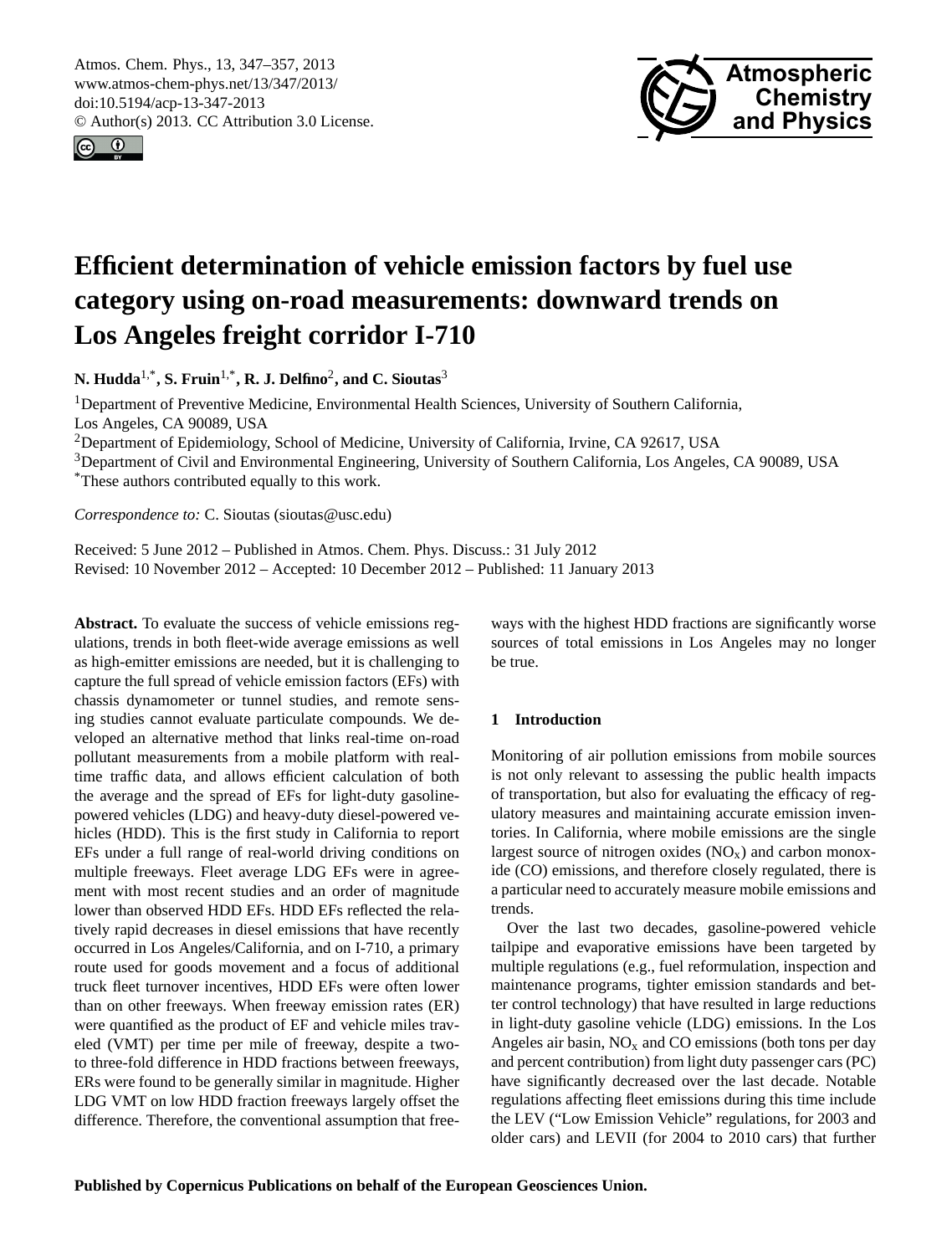tightened fleet emission standards and sharply reduced  $NO<sub>x</sub>$ , CO and non-methane hydrocarbon emissions. In addition, fleet turnover to newer cars meeting OBDII requirements (On-Board Diagnostics) facilitated emissions control maintenance procedures and diagnostics. Based on California Air Resources Board estimates (CARB, 2009), despite increase in total PC activity, PC contributions to  $NO<sub>x</sub>$  emissions from mobile sources decreased from 34 % in 2000 to 20 % in 2010, and they only emitted 40 % as much CO in 2010 as they did in 2000. Consequently, heavy-duty diesel vehicles (HDD) became disproportionate contributors to on-road emissions (Harley et al., 2005) and a principal focus of regulations and control technology improvements. For example, from 2000 to 2010, heavy duty diesel trucks surpassed PCs as the top source of  $NO<sub>x</sub>$  (CARB, 2009).

In Los Angeles (LA), port-related diesel-engine activity has been the target of especially aggressive regulations at the Port of Los Angeles (PoLA) and Port of Long Beach (PoLB), such as the San Pedro Bay Ports Clean Air Action Plan (PoLA and PoLB, 2010a). These measures are expected to eliminate 72 % of diesel particulate matter and 22 % of  $NO<sub>x</sub>$  from port-related sources by 2014 (PoLA and PoLB, 2010b) through progressive bans on older engine years and by only allowing heavy duty diesel trucks meeting 2007 federal emission standards to operate on ports after 1 January 2012. Furthermore, the California Air Resources Board implemented drayage (short haul) truck regulations that required retrofitting with diesel particulate filters and that banned pre-1994 engines, with the expected benefit of accelerated fleet turn-over and 85 % reduction in particulate matter emissions from trucks by 2013 (for engine years 1994 through 2006) (CARB, 2011a). Since these regulations are expected to have the largest impact on and near major port truck routes such as I-710, it was important to compare I-710 HDD emissions to other freeways to ascertain if the additional fleet turnover incentives at the ports are having the desired effect.

Accurate emission factors (EFs) are challenging to determine but necessary for historical trend analysis. Of the studies that have quantified vehicle emissions trends in California, most have employed either tunnel measurements (Kirchstetter et al., 1999; Ban-Weiss et al., 2008, 2009, 2010) or the remote sensing approach (Bishop and Stedman, 2008; Bishop et al., 2010). Despite their merits, both of these approaches have significant limitations, summarized below, but described in more detail in Zavala et al. (2006) and Wenzel et al. (2000).

Tunnel studies in California have been most frequently conducted at the Caldecott Tunnel (Kirchstetter et al., 1999; Ban-Weiss et al., 2008, 2009, 2010), but results reflect the 4 % upgrade, which increases engine load and emissions for HDDs, thus introducing a bias. Kean et al. (2003) conducted measurements at Caldecott tunnel and showed that driving uphill approximately doubled EFs for CO and  $NO<sub>x</sub>$  compared to the downhill direction. Furthermore, tunnel studies can only provide estimates of central tendency and not variability, as they report averages of large numbers of vehicles. Though the results are useful to evaluate fleet-wide average trend, without information on intra-fleet differences in EFs, it is not possible to determine whether reduction in vehicle emissions can best be achieved through targeting high emitters (e.g., drayage truck replacement) or fleet-wide measures such as new vehicle standards.

In contrast to tunnel studies, remote sensing allows determination of individual vehicle's EF, but this technique is not mobile, so it can only make measurements at one location at a time, also a limitation unless large numbers of locations are sampled in a manner representative of real world driving modes. Moreover, it is applicable to only some gaseous pollutants. Bishop and Steadman et al. (2008) and Bishop et al. (2010) conducted remote sensing studies in West LA, and, more recently, at the Port of Los Angeles (Wilmington, CA) and Peralta weigh station (Anaheim, CA) (Bishop et al., 2012). In these studies, the West LA measurements were conducted on a traffic-light-controlled freeway ramp (I-10/La Brea Ave) at a positive grade with reported mean vehicle speed less than 20 miles  $h^{-1}$  and acceleration greater than 1.9 miles  $h^{-1} s^{-1}$ , i.e., conditions of high power. Similarly, heavy duty diesel trucks emissions were measured either at a zero grade, low speed, and high acceleration condition at the Port of Los Angeles or on a 1.8 degree incline with trucks in an accelerating mode at Peralta. Therefore, in these studies, high-load conditions likely biased EFs upward. Moreover, they measured EFs for just one, nearly instantaneous power level per vehicle, and did not measure within-vehicle variation in emissions across different power and speed conditions.

An alternative and arguably more efficient approach is using on-road measurements from real-world driving with a mobile platform, procedures similar to those used by Zavala et al. (2006, 2009) and Jiang et al. (2005). In this approach, ratios of pollutant concentration increase to  $CO<sub>2</sub>$  concentration increase can be used to calculate both fleet EFs as well as individual vehicle EFs. Park et al. (2011), using the mobile platform approach in Los Angeles, found that inter-vehicle variability exceeded that due to different driving modes and that inter-vehicle variability in LDG EFs was less than that in heavy duty truck EFs. However, with numerous accelerations from arterial stop-lights and relatively little freeway driving, the Park et al. (2011) study did not provide representative coverage of HDD driving on freeways. Furthermore, the Park et al. (2011) approach of chase sampling individual vehicles provided only an instantaneous EF for each vehicle. These instantaneous EFs across vehicles were compared and conclusions were drawn regarding inter-vehicle variability even though EFs for different vehicles under different driving modes were being compared.

In a somewhat different approach (capturing vehicle plumes with a stationary set-up) Ban Weiss et al. (2009) made an important observation. They measured emissions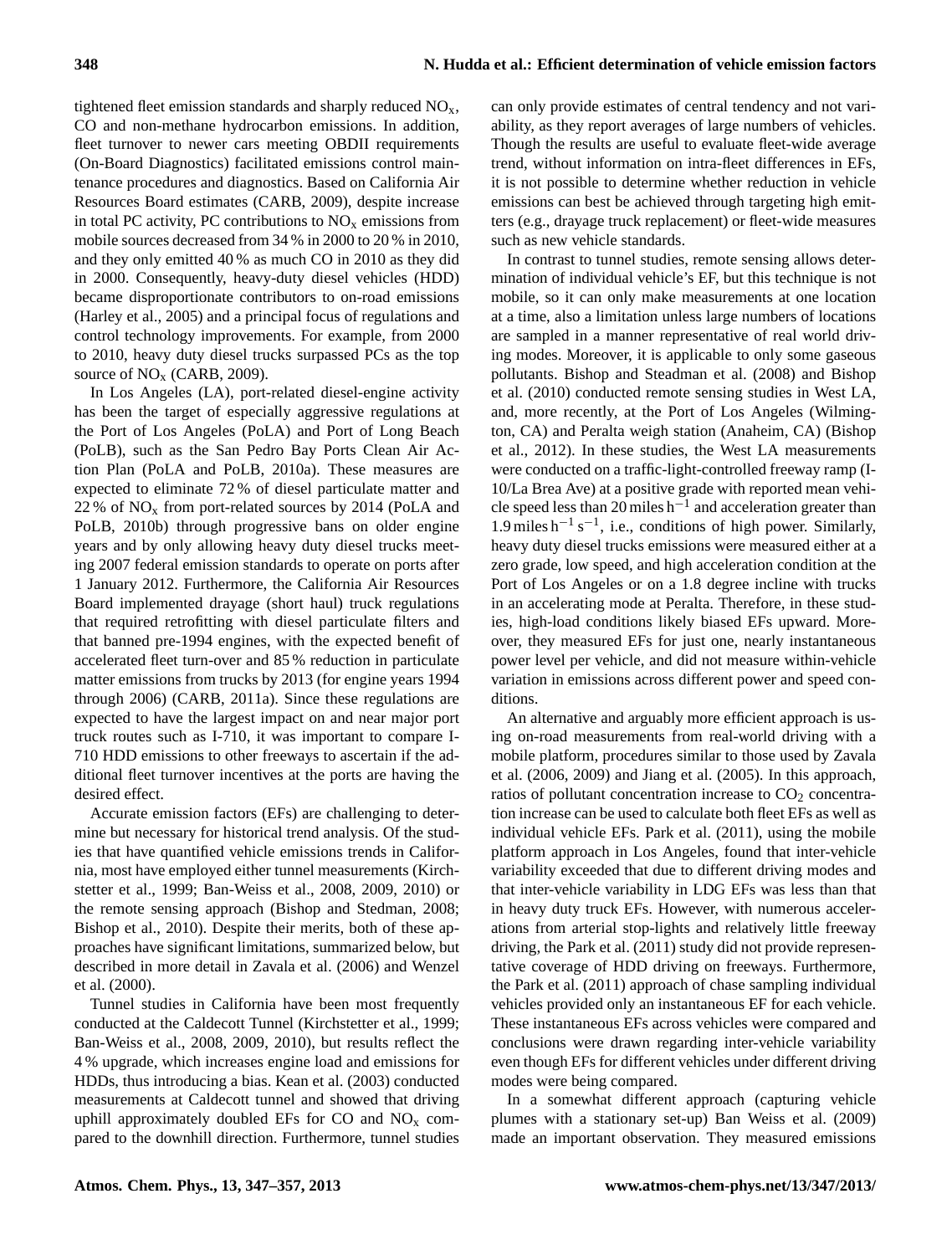from 226 individual vehicles and reported a large skew in inter-vehicle EF distribution, with the highest emitting 10 % of trucks emitting 40 % of total black carbon (BC) and particle number (PN) emissions. This suggests that studies extrapolating fleet-wide level emission inventories or trends based on individual vehicle measurements require large sample sets. This is cost prohibitive for dynamometer methods as well as vehicle chase techniques. In contrast, our study used a hybrid approach, combining individual plume impacts into longer averages that still managed to capture the spread and skew of individual EFs.

Our study had three main objectives. The first was to demonstrate that our hybrid technique captures a comparable or greater range of within-fleet variation in EFs compared to other methods, but in a more efficient manner by avoiding the need to analyze individual plumes and discard multiplume impacted data. The second objective was to evaluate the impact of recent HDD truck and port-specific regulations by measuring EFs that capture actual within-fleet variability by including a realistic mix of driving (e.g., speed and acceleration) and roadway conditions (e.g., grade). The third objective was to compare freeway emission rates (ERs) by taking total vehicle miles traveled into account, a potentially more direct means of evaluating relative impacts from different freeways.

## **2 Methods**

#### **2.1 Mobile platform measurements**

A hybrid vehicle (2010 Honda Insight) was used as a mobile measurement platform. All the real-time instruments, listed in Table S1 in the Supplement, sampled air from a duct installed across the rear windows. The mobile platform was driven in "Green" mode which automatically turns off the engine when idling, eliminating the possibility of sampling its own emissions.

Several procedures were used to improve data accuracy. Data from instruments were aligned with respect to the fastest instrument to adjust for any delayed response after times were synchronized to be within 1 s to the Global Positioning System (GPS) device time (Garmin GPSMAP 76CSC). Instruments logged data at different intervals (1– 10 s) and all data were averaged over 10 s. Freeway segments were demarcated in the 10 s data time series based on location information collected using the GPS. Quality assurance procedures included regular flow and zero reading checks.

For particle measurement instruments, several adjustments were necessary, a correction was applied to particle number concentrations exceeding 10<sup>5</sup> particles cm−<sup>3</sup> (similar to Westerdahl et al., 2005) reported by a Condensation Particle Counter (TSI CPC 3007) to account for coincidence. Black carbon (BC) data, collected using a Magee Scientific microAeth AE 51, was corrected for filter loading using the same techniques as Kirchstetter and Novakov (2007). The AE51 at short averaging times is susceptible to interference from vibration, and mechanical shocks result in sharp concentration spikes, usually large positive and negative pairs that last up to several seconds. The spikes were readily discernible because they exceeded the preceding and succeeding values by an order of magnitude and were unaccompanied by corresponding changes in concentration of other pollutants that correlate with BC. Such instances were identified and censored while processing the BC data, but data loss was less than 3 %.

Polycyclic aromatic hydrocarbons (PAH) were measured using PAS 2000 unit (EcoChem Analytics, League City, TX), which provides mass concentrations of particle-bound PAH species (PB-PAH). The instrument's response depends on physical characteristics of the particulate (size and shape) as well as the chemical composition of the PAHs. For example, benzo[a]pyrene with five rings produces a stronger photoemissions signal compared with particles coated with an equal mass of chrysene with four rings (Niessner et al., 1986). However, continuous PAH measurements using this instrument have been often used a "semi-quantitative" measure in roadway studies (for example, Marr et al., 2004). In these studies and ours, researchers have observed strong correlations between PB-PAH, BC and PN concentration (see Fig. S2 in the Supplement), indicating that PAH instrument response was approximately proportional to primary vehicle emissions over an order of magnitude change in concentration of BC and PN.

## **2.2 Sampling routes**

Emissions from motor vehicles were measured on five Los Angeles freeways – CA SR-110, I-110, I-405, I-710 and CA SR-91, highlighted in Fig. S1 in the Supplement. The mobile measurement platform was driven in the central lane of the freeway, when possible. HDDs are prohibited on the northern segment of I-110 (called CA SR-110), linking downtown LA to Pasadena and this northern segment was used to measure LDG-only emissions. Based on California Department of Transportation (CALTRANS) 2009 annual average daily traffic and truck data (counts of trucks 2-axle or higher), trucks constituted less than 1 % of the total vehicle flow on SR-110. On southern I-110, the fraction was 5.0% (CALTRANS, 2009), while freeways I-710, SR-91 and I-405 had 12, 7.6, and 3.8 % truck fractions, respectively. Days and hours of sampling and meteorological conditions during the measurement period are summarized in Table S2 in the Supplement (Sect. S1). In general, sampling periods were well distributed to cover both rush and non-rush hour activity.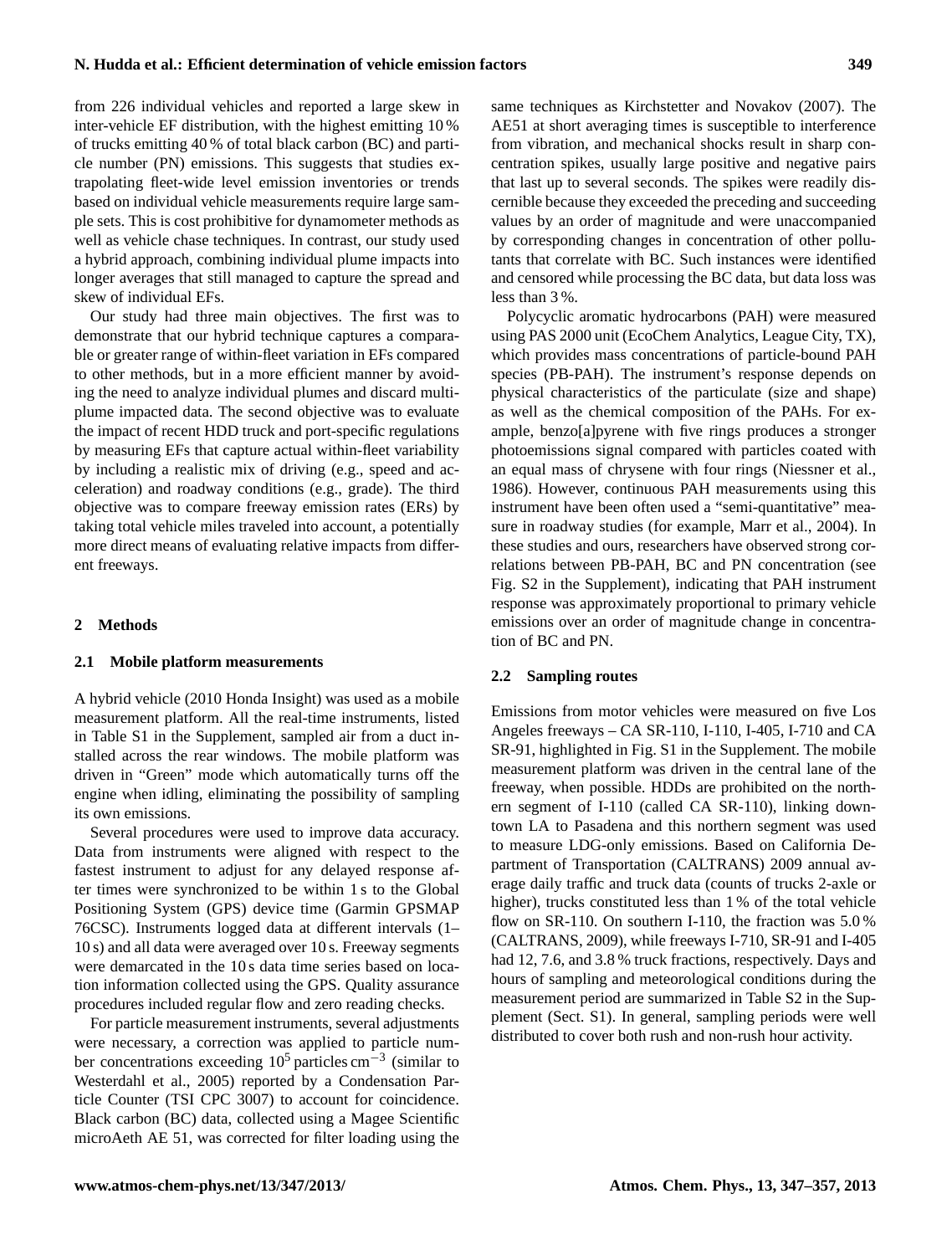## **2.3 Mathematical calculations and equations**

## **2.3.1 Emission factors (EF)**

Fuel-based EFs were calculated for every run at freeway segment level using a carbon balance approach, shown in Eq. (1):

$$
EF = 103 \left( \frac{\Delta [P]}{\Delta [CO_2] + \Delta [CO] + \Delta [BC]} \right) \times w_c
$$
 (1)

where EF is the emission factor (g or particle number emitted per kg fuel burned) for pollutant P,  $\Delta[P]$  is the median increase in the concentration of pollutant  $P$  above the baseline roadway concentration (g m<sup>-3</sup> or particle number m<sup>-3</sup>), and  $\Delta$ [CO<sub>2</sub>],  $\Delta$  [CO] and  $\Delta$ [BC] are the increases in the concentrations of the respective carbon combustion products above roadway baseline. All statistics (median or first percentile concentration) required to calculate EF using Eq. (1) were determined from the time series for each freeway segment, typically tens of miles long. If multiple runs were conducted on a freeway within a day, the time series for each run was analyzed separately. The mass fraction of carbon in fuel,  $w_c$ , value was used as 0.85 for gasoline and 0.87 for diesel fuel (Ban Weiss et al., 2008). Fuel density values used were  $0.74 \text{ kg} \cdot 1^{-1}$  and  $0.84 \text{ kg} \cdot 1^{-1}$  for gasoline and diesel fuel, respectively, similar to other studies (Ban-Weiss et al., 2008). The values for fuel economy used in this study were 5.1 miles  $l^{-1}$  and 2.0 miles  $l^{-1}$  for LDG and HDD vehicles, respectively, based on Los Angeles fuel usage figures, obtained from CARB Emission Factors Model (CARB, 2011b). Therefore, this approach took differences in fuel density, carbon fraction, and fuel efficiency into account. More details are given in Sect. S2 in the Supplement, where corrections applied to fuel efficiency to meet the studies' assumptions have also been detailed (Table S3). Using mean square error propagation, the maximum uncertainty in EFs resulting from instrument accuracy, error in  $CO<sub>2</sub>$  emission apportionment and error in HDD/LDG fraction of VMT was calculated. Values have been reported in Table 1.

Roadway baseline values in Eq. (1) were estimated as the first percentile of pollutant concentrations observed on each freeway link. Since we attempted to measure concentration increases from traffic during a short time interval – over and above the elevated concentrations already present on the freeways – a low percentile value was the most appropriate indicator of baseline roadway concentrations. The lowest few concentration percentiles were relatively insensitive to superimposed traffic  $(CO<sub>2</sub>$  percentile profiles for a subset of runs have been plotted in Fig. S3 in the Supplement). Concentrations at a distant location away from the freeway were lower and would have provided an artificially low baseline estimate and upwardly biased the EFs.

A total of 25 runs were made on SR-110, which is the only thoroughfare with only LDG traffic in Los Angeles, and has been previously used for curbside measurements to study LDG emissions (e.g. Kuhn et al., 2005a, b). We assumed that these 25 runs captured the expected spread of LDG emissions, based on the spread of EFs being comparable to that reported by other studies that measure individual LDG vehicle EFs. However, any error in adequately capturing the high end LDG emissions in these 25 runs would result in a misassignment of some fraction of LDG emissions to HDDs. With this LDG EF distribution, we then estimated total LDG emissions on other freeway links, and the remaining emissions were attributed to HDDs. This produced a distribution of possible HDD EFs for each of the 61 other freeway runs. Each run reflected a different fleet composition not only in terms of fraction that was HDD, but also a new set of vehicles under a new set of driving conditions.

## **2.3.2 Real-time traffic characterization**

The total and hourly vehicle miles travelled (VMT) for HDD and LDG vehicles on each freeway link were obtained from aggregate data over all lanes of the freeway reported by the CALTRANS Performance Measuring System (PeMS) (Choe et al., 2002). These data are publicly available and give realtime traffic data averaged at nearly every mile on the segments studied. Further details are provided in Sect. S2 in the Supplement.

#### **2.3.3 Freeway emission rates**

Freeway emission rates (ERs), i.e., pollutant mass or particle number emitted per unit time per mile of freeway (g or particle number h−<sup>1</sup> freeway-mile−<sup>1</sup> ) were calculated using Eq. (2), where  $VMT_{HDD}$  and  $VMT_{LDG}$  are expressed as vehicle miles travelled per unit time, normalized by freeway segment length (vehicle-miles  $h^{-1}$  freeway-mile<sup>-1</sup>); EF<sub>HDD</sub> and  $EF<sub>LDG</sub>$  are emission factors for pollutants per kg of fuel burned; FE<sub>HDD</sub> and FE<sub>LDG</sub> are fuel economies in miles  $l^{-1}$ ; and  $\rho_g$  and  $\rho_d$  are fuel densities expressed as kg l<sup>-1</sup>.

$$
ER = VMT_{HDD} \times EF_{HDD} \times \left(\frac{1}{FE_{HDD}}\right) \times \rho_d + VMT_{LDG}
$$

$$
\times EF_{LDG} \times \left(\frac{1}{FE_{LDG}}\right) \times \rho_g
$$
(2)

## **3 Results and discussion**

## **3.1 LDG fleet emission factors**

LDG EFs on SR-110 showed about an order of magnitude range, as shown in Fig. 1. This variation was due to differences in speed (also shown in Fig. 1), acceleration, grade, and inter-vehicle variability. We assumed this variability captured most of the same sources of LDG variability as on other freeway segments, as shown in Table 1. The resulting EF distributions generally span the range reported by Park et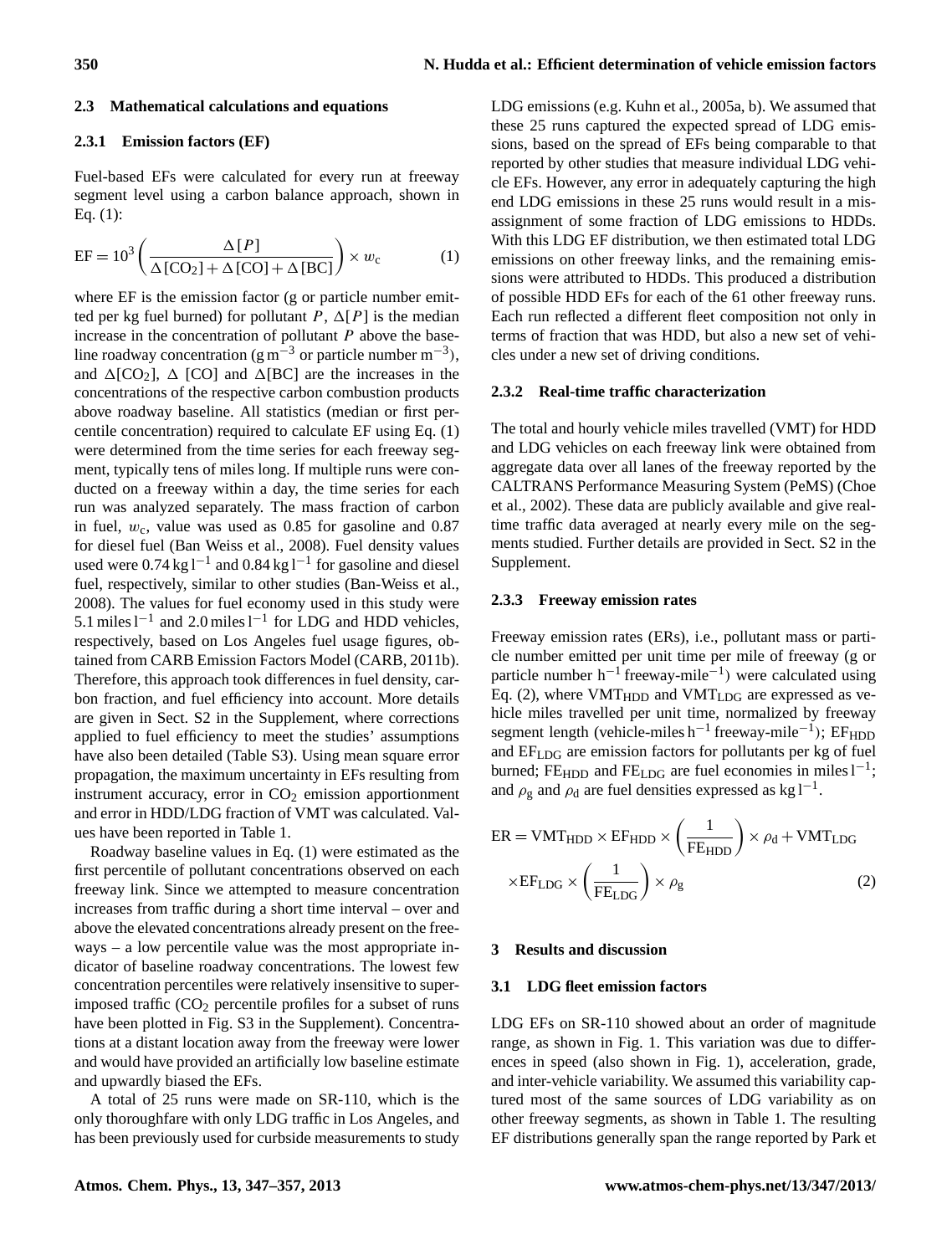## **N. Hudda et al.: Efficient determination of vehicle emission factors 351**

|            |                            | Year | NO <sub>x</sub> <sup>1</sup>        | NO.                       | PN <sup>2</sup>                           | BC                         | PAH                       |
|------------|----------------------------|------|-------------------------------------|---------------------------|-------------------------------------------|----------------------------|---------------------------|
|            | Units                      |      | $g$ kg-fuel <sup>-1</sup>           | $g$ kg-fuel <sup>-1</sup> | particles- $m^{-3}$ kg-fuel <sup>-1</sup> | $g kg$ -fuel <sup>-1</sup> | $g$ kg-fuel <sup>-1</sup> |
| <b>LDG</b> | SR-110                     | 2011 | $3.8 \pm 1.4$                       | $2.0 \pm 0.8$             | $4.3 \pm 2.6 \times 10^{14}$              | $0.07 \pm 0.05$            | $0.0008 \pm 0.00006$      |
|            | Park et al. $(2011)^5$     | 2007 | $9.4(2.5-5.7)$                      |                           | $6(1.5-5.2) \times 10^{14}$               | $0.06(0.01-0.03)$          |                           |
|            | Bishop et al. (2008)       | 2008 | $5.9 \pm 0.4$                       | $3.8 \pm 0.3$             |                                           |                            |                           |
|            | Ban-Weiss et al. (2008)    | 2006 | $3.0 \pm 0.20$                      |                           |                                           | $0.026 \pm 0.004$          |                           |
|            | Kirchstetter et al. (1999) | 1997 | $9.0 \pm 0.4$                       |                           | $4.6 \pm 0.7 \times 10^{14}$              | $0.035 \pm 0.004$          |                           |
| <b>HDD</b> | $I-710$                    | 2011 | $15 \pm 9.2$                        | $7.8 \pm 3.8$             | $4.2 \pm 3.4 \times 10^{15}$              | $0.41 \pm 0.21$            | $0.005 \pm 0.003$         |
|            | Other Freeways             | 2011 | $16 \pm 10$                         | $12 \pm 7.1$              | $5.2 \pm 3.1 \times 10^{15}$              | $1.33 \pm 0.33$            | $0.010 \pm 0.016$         |
|            | Dallmann et al. (2012)     | 2010 | $28 \pm 1.5$                        | $17 \pm 0.9$              |                                           | $0.54 \pm 0.07$            |                           |
|            | Dallmann et al. (2011)     | 2010 | $15.4 \pm 0.9$                      |                           |                                           | $0.49 \pm 0.08$            |                           |
|            | Dallmann et al. (2011)     | 2009 | $25.9 \pm 1.8$                      |                           |                                           | $1.07 \pm 0.18$            |                           |
|            | Bishop et al. (2012)       | 2010 | $47.8 \pm 0.6^3$ , 29.2 $\pm 0.8^4$ |                           |                                           |                            |                           |
|            | Park et al. $(2011)^5$     | 2007 | $34(6.8-17.6)$                      |                           | 4.5 (0.71–1.4) $\times$ 10 <sup>15</sup>  | $0.5(0.07-0.17)$           |                           |
|            | Ban-Weiss et al. (2008)    | 2006 | $40.0 \pm 3.0$                      |                           |                                           | $0.92 \pm 0.07$            |                           |
|            |                            |      | Uncertainty in EFs                  |                           |                                           |                            |                           |
|            |                            |      | NO <sub>x</sub>                     | NO.                       | PN                                        | BC                         | PB-PAH                    |
| Instrument |                            |      | 2%                                  | 3 %                       | 20%                                       | 10%                        | 13%                       |
| Accuracy   |                            |      |                                     |                           |                                           |                            |                           |
| <b>LDG</b> |                            |      | 4 %                                 | 5 %                       | 20%                                       | 11%                        | 13%                       |
| <b>HDD</b> |                            |      | 10%                                 | 10%                       | 30%                                       | 17%                        | 20%                       |

**Table 1.** Emission Factors for LDV and HDV fleet. Values have been reported as average ± standard deviation.

<sup>1</sup> Reported as NO<sub>2</sub> mass equivalent; <sup>2</sup> Measured using TSI CPC 3007,  $D_p > 10$  nm; <sup>3</sup> Port of LA measurements; <sup>4</sup> Peralta weigh station measurements;

<sup>5</sup> median (inter-quartile range).

al. (2011) for individual LDG vehicles. Results from other recent California studies are also plotted in Fig. 1.

Average EFs were generally in good agreement with recent studies (listed in Table 1). However, the mean values reported by remote sensing studies ("West LA", Bishop et al., 2008, 2010) were substantially higher than mean values in this study or Caldecott 2006 measurements, likely due to Bishop et al. (2010) measuring plumes from vehicles under strong acceleration. Furthermore, the standard error for EFs reported by Bishop et al. (2010) appears unrealistically tight. In contrast, the average EFs reported by the latest Caldecott tunnel study (Ban Weiss et al., 2008 and 2009; measurements conducted in summer 2006) agreed well with the mode of our EF distributions. However, they only captured a small fraction of the observed spread in EFs, as is expected from the well-mixed character of tunnel emissions.

## **3.2 HDD fleet emission factors**

HDV emission factors (per kg fuel) exceeded LDV EFs by at least an order of magnitude for particulate pollutants and about four fold for  $NO$  and  $NO<sub>x</sub>$ . On average the HDD fleet on freeways other than I-710 (the high cargo freight route, with results presented separately) emitted 4 times higher  $NO<sub>x</sub>$ , 10 times higher PN, and 6 times higher BC per quantity of fuel burned than LDGs. When differences in fuel efficiency were taken into account, the disparity between HDD and LDG emission factors further increased. Important statistics for HDV EFs are summarized in Table 1 and Table S4 in the Supplement.

Similar to the distributions for LDG EFs, significant variation was observed in HDD EFs, as shown in Fig. 2 (with the speed distribution in the last panel). Though the various study average EFs were in agreement, it is worth noting that our study appeared to capture much more variation in EFs than other studies, nearly an order of magnitude of real-world intra-fleet variation. It also did so in a more efficient manner i.e., without having to measure individual vehicles.

In absolute terms, HDD EFs had much broader variability than the LDG EFs. Combined with being an order of magnitude higher than LDG EFs, the variability in HDD EFs is therefore more consequential in determining the overall variability in fleet EFs.

In comparison to recent studies, the average HDD EFs in this study were lower. Colored bars in Fig. 2 represent results from the four most recent and relevant studies conducted in the state of California, measuring individual vehicle EFs (Ban-Weiss et al., 2009, 2010; Bishop et al., 2012; Dallmann et al., 2011). Numerical values have also been reported in Table 1 for comparison. Dallmann et al. (2011) measured EFs for individual vehicles in the Port of Oakland (Oakland, California) area and reported  $NO<sub>x</sub>$  EF values around 15 g kgfuel−<sup>1</sup> , in excellent agreement with this study. The remote sensing-based measurements of Bishop et al. (2012) at a location in the Port of Los Angeles, and at a truck weigh station (Peralta) on CA SR-91, were higher than  $NO<sub>x</sub>$  and NO EFs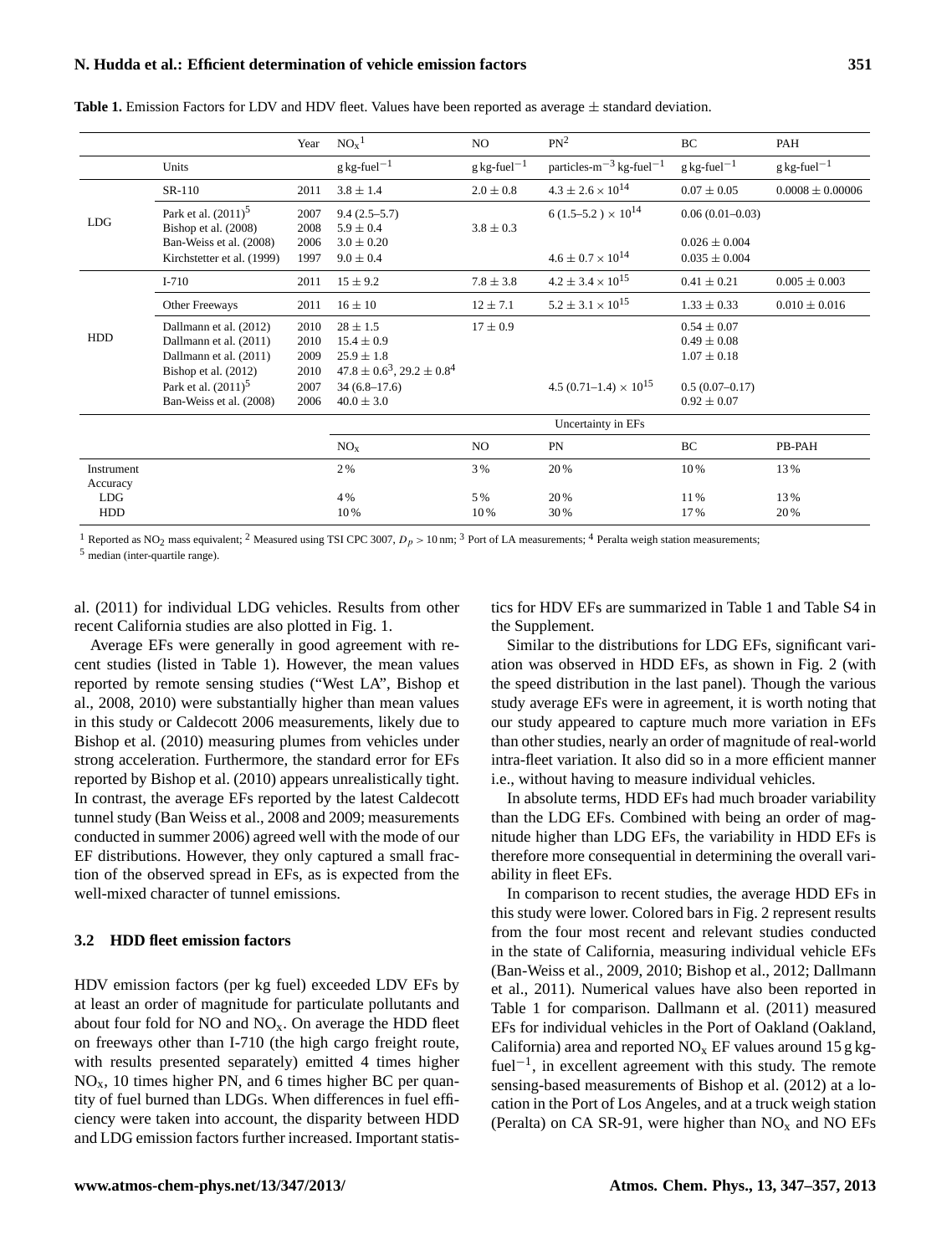

**Fig. 1.** LDG emission factors (measured on CA SR-110, total number of observations = 25). Caldecott (2006) refers to Ban-Weiss et al. (2008, 2010) results, and West LA (2008) refers to Bishop et al. (2010) results. The colored bars represent the reported one standard deviation range. Also note the exponents on the x-axis for PN and PB-PAH EFs.

measured in this study, likely due to acceleration-only conditions. Though the PN EF mode agreed well with both Caldecott 2006 results (i.e., the fleet average and individual truck measurements-based mean) it is worth noting that due to the volatile nature of vehicle exhaust particles (especially ultrafine particles of diameter less than 100 nm) and the markedly reduced dilution in tunnels, EFs measured in tunnel studies may not be a representative measure of real-world EFs.

Of all the pollutants measured, HDD fleet EFs were least skewed for  $NO<sub>x</sub>$  and NO. EF skew in this study does not strictly result from only "high emitting" vehicles but a combination of vehicle differences and driving conditions. However, given that our calculated EFs were based on the median elevated concentration change on each freeway segment, they are less likely to be influenced by a transient driving condition like a hard acceleration and more likely to be influenced by sustained effects like the presence of a high emitting vehicle in the fleet-mix. This difference in distribution skews may have important implications for regulatory purposes – a substantial reduction in  $NO<sub>x</sub>$  and NO emission is probably more efficiently achieved through regulations aimed at lowering fleet-wide  $NO<sub>x</sub>$  and NO emissions, while control of BC or particle species emissions, with larger skews in EFs, are likely more effectively reduced by identifying and replacing or retrofitting specific high emitters.

## **3.3 HDD fleet emission factors on I-710**

I-710 is a major route used for goods movement and the trucks involved are targeted by recent California Air Resources Board regulation efforts in addition to regulations by the ports themselves (i.e., Clean Air Action Plan). For this reason, it was useful to evaluate whether I-710 EFs might now reflect a newer, cleaner population of HDDs serving the ports compared to other freeways. Figure 3 shows that there is some evidence to support this. Though the spread of EFs on I-710 and other freeways was similar, lower EFs were observed more frequently on I-710. Median EFs on I-710 were 50-70 % of that on other freeways, although only the NO distributions were statistically significantly different (Kolmogorov-Smirnov test, 5 % significance level). (Average HDD EFs are compared in Table S5.) Average NO EFs on I-710 were about half of that observed on all other freeways, but  $NO<sub>x</sub>$  emissions were comparable. This suggests the  $NO<sub>2</sub>$ to- $NO<sub>x</sub>$  ratio may have increased on I-710, similar to that reported by Bishop et al. (2012) for Port of Los Angeles. Dallmann et al. (2012) also reported a negative correlation between trucks with highest  $NO<sub>2</sub>$ -to- $NO<sub>x</sub>$  emission ratio and BC emissions, suggesting an association between trucks with diesel particulate filters and increase in  $NO<sub>2</sub>$ -to- $NO<sub>x</sub>$  ratios. Continuously-regenerating particle trap technology has been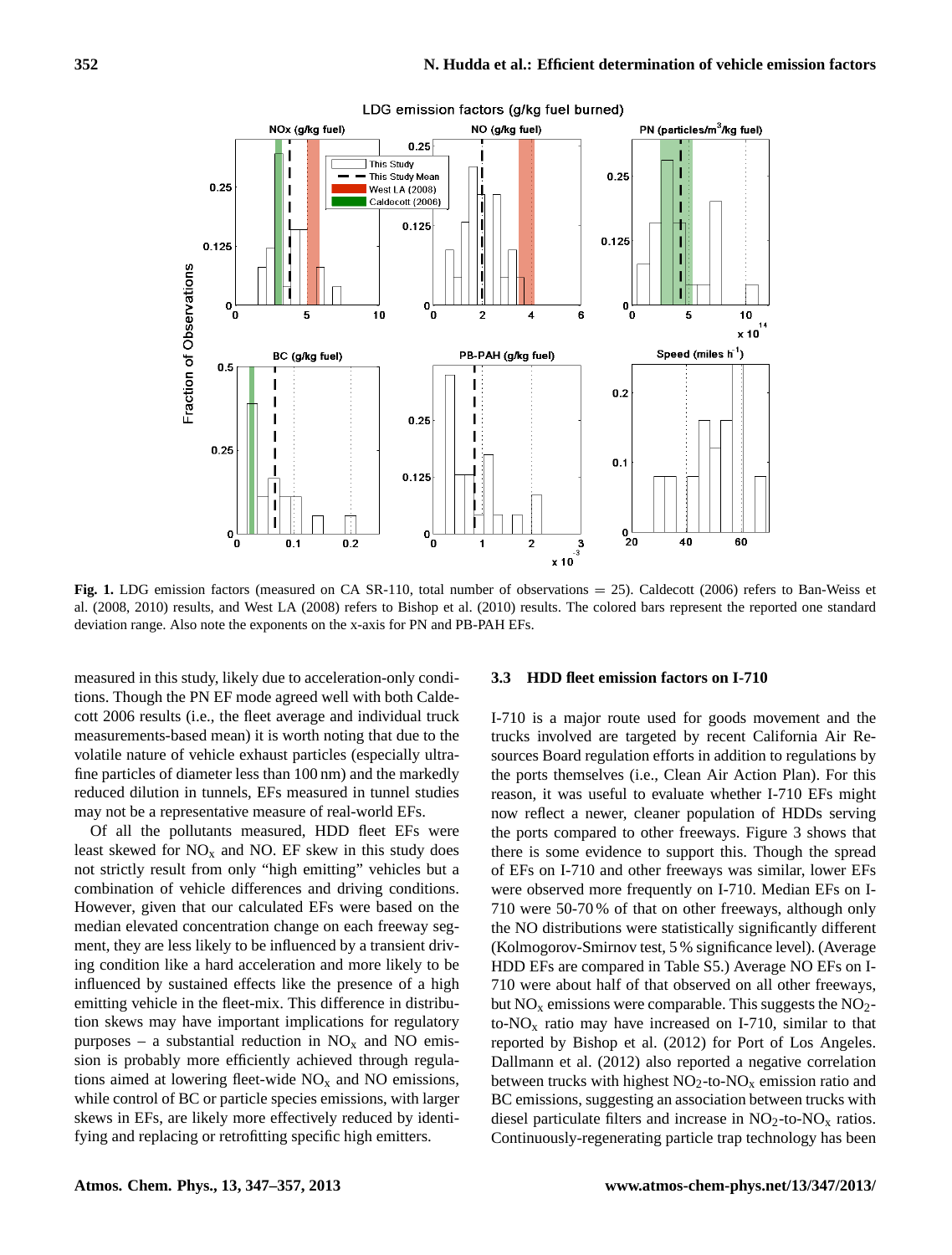

**Fig. 2.** HDD emission factors. Oalkand (2010) results represent individual vehicle plume averages reported by Dallmann et al. (2011), Caldecott (2006a) refers to Ban-Weiss et al. (2009) results, Caldecott (2006b) refers to Ban-Weiss et al. (2010) geometric means based on individual vehicles, and PoLA (2010) and Peralta (2010) refer to Bishop et al. (2012) results. Colored bars span the reported one standard deviation range. BC x-axis was truncated for clarity, values extend upto 15 g kg-fuel−<sup>1</sup> . Also note the exponent on the x-axis for PN EFs.



**Fig. 3.** Comparison of HDD fleet emission factors on I-710 to other mixed-fleet freeways (number of observations on I-710 = 32, all other  $freeways = 29$ ).

reported to produce higher  $NO<sub>2</sub>$ -to- $NO<sub>x</sub>$  fractions (Heeb et al., 2011; Velders et al., 2011). This finding may indicate that NO<sup>2</sup> trends may no longer be a valid way to track reductions in diesel particulate matter emissions. For example, studies like Burnekeef et al. (2009) have used  $NO<sub>2</sub>$  long-term trends as indicators of traffic particulate matter emissions.

## **3.4 Freeway emission rates**

#### **3.4.1 Diurnal variation in freeway emission rates**

Total emissions from freeways depend not only on vehicle EFs but also vehicle miles traveled (VMT), which takes into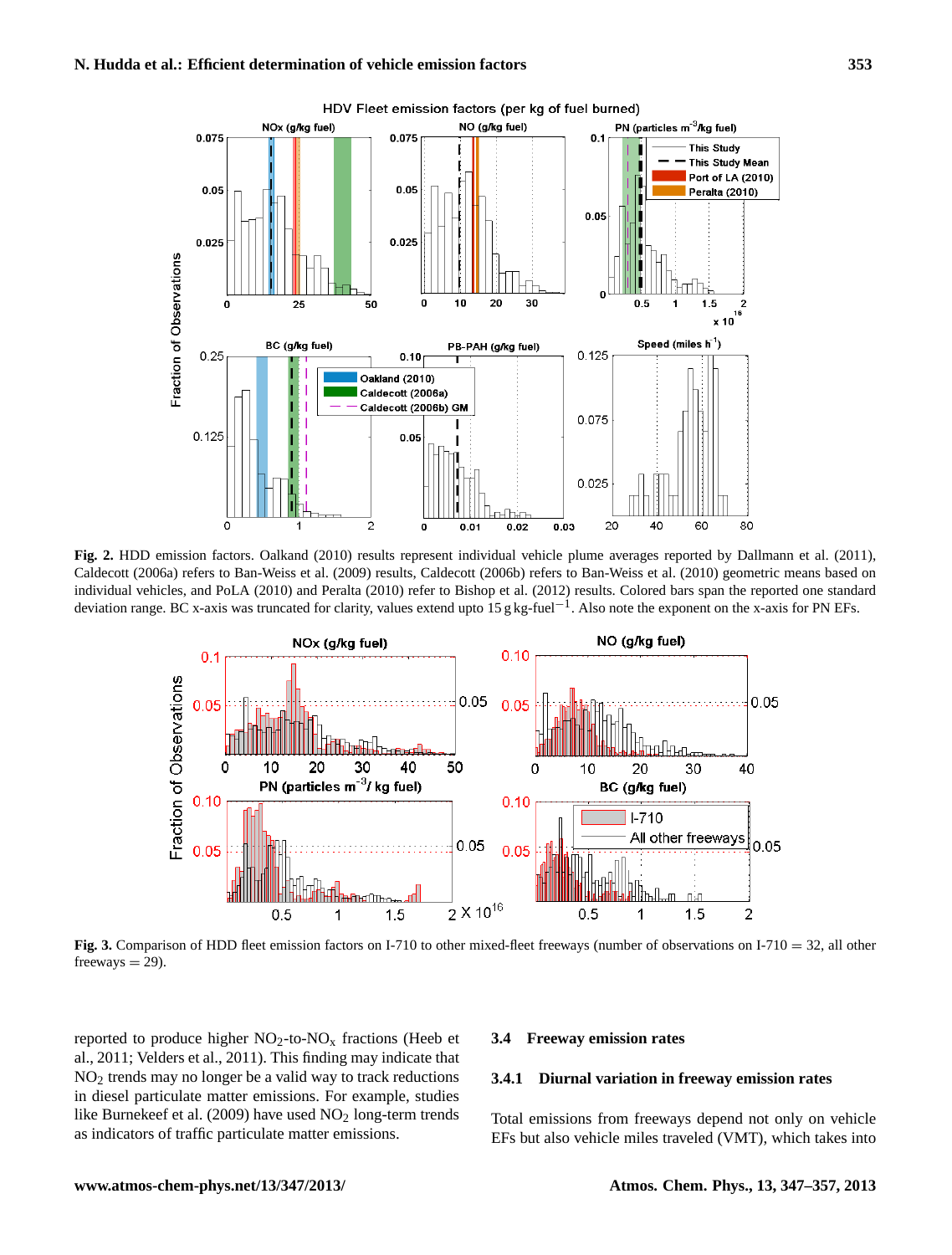

**Fig. 4.** Diurnal profile of I-110, I-710 and I-405 emission rates. 110S refers to I-110, the southern segment with mixed fuel fleet.

account variations in speed. VMT and its HDD fraction vary most with time of the day, and diurnal LDG activity patterns (either VMT or number of vehicles) are typically bimodal, peaking during morning and the afternoon rush hour. In Los Angeles, during midday (10:00–13:00 LT) a drop in LDG vehicle activity is often observed, more apparent in vehicle volume (number of vehicles per hour) than in VMT because higher non-rush hour speeds accumulate more miles (see Fig. S4 in the Supplement). However, HDD activity in Los Angeles increases and peaks during midday hours. The emissions from increased HDD activity seem to compensate for reductions in emission due to fewer LDG (or even a reduction in total VMT), thereby producing distinctly unimodal profiles for emission rates, such as shown in Fig. 4. Mean hourly VMT and HDD fraction on the freeway segments during the month May 2011 were used to generate Fig. 4. These diurnal patterns differ strongly from on-road or near roadway concentration profiles, which tend to be bi-modal as rush hour generally coincides with lower wind speeds and reduced dilution (Hudda et al., 2010; Ntziachristos et al., 2001).

#### **3.4.2 Average emission rates**

ERs can be used to compare the overall impact of vehicular emissions on near-roadway communities across freeways. Total pollutant emission rates for four freeways were computed using Eq. (2). Daily VMT per freeway mile within Los Angeles (and the fraction due to HDD) during the 215 working days from 1 December 2010–30 November 2011 were used to generate average hourly emission rates, plotted in Fig. 5. (Daily time series for VMT and HDD and LDG VMT are shown in Fig. S4 in the Supplement.) The error bars represent the standard deviation due to daily variation in VMT. Except for a summer-to-fall increase in port related goods movement on I-710, there were no significant seasonality aspects to consider (see Fig. S5 in the Supplement). While average fuel efficiency was used to calculate ERs and changes in fuel efficiency due to difference in driving conditions were not taken into account, it is likely that changes in efficiency would be similar across freeways and that a comparison based on average fuel efficiency is applicable because the diurnal profile of speed on freeways is similar (see Fig. S6 in the Supplement). It worth noting that we did not resolve EFs by speed and likely understated emissions during rush hours where speed is most reduced and stop-and-go conditions occur, but these diurnal differences in speed in Los Angeles are also very similar across freeways (see Fig. S6 in the Supplement).

Figure 5 shows that while I-710 has often been studied and observed as a high end of freeway emissions (Fruin et al., 2008), ER results indicate that on per mile of freeway basis among the freeways compared, currently the highest emitting freeway is SR-91, due to both high VMT and relatively high HDD fraction, and that emissions per mile from I-110 and I-405 are roughly comparable to I-710 for NO,  $NO<sub>x</sub>$  and PN. The above discussion illustrates that the common assumption – that freeways with the highest truck volume fractions are the worst sources of pollution – may be too simple. Total VMT on several low-fraction HDD freeways in Los Angeles are now high enough for total emissions to be comparable to I-710. As an additional illustration, in Fig. 6 the NO ERs have been plotted against total VMT (vehicle miles per mile of freeway during May 2011) for two freeways, I-710 and I-405. Despite much lower HDD fraction on I-405 compared to I-710 (3.8 % versus 12 %), total emissions were comparable for almost all hours of the day. Figure 6 shows that hypothetically reducing HDD fraction by more than two-thirds on I-710 would likely provide little if any total NO reductions, if VMT were simultaneously doubled. Hence, while HDD fraction is an important factor in determining overall freeway ER, at currently high Los Angeles VMT levels, LDG contributions to total freeway emissions can be comparable to HDD. Furthermore, continuing future VMT growth will likely offset much of the emissions reduction benefits of a cleaner HDD fleet.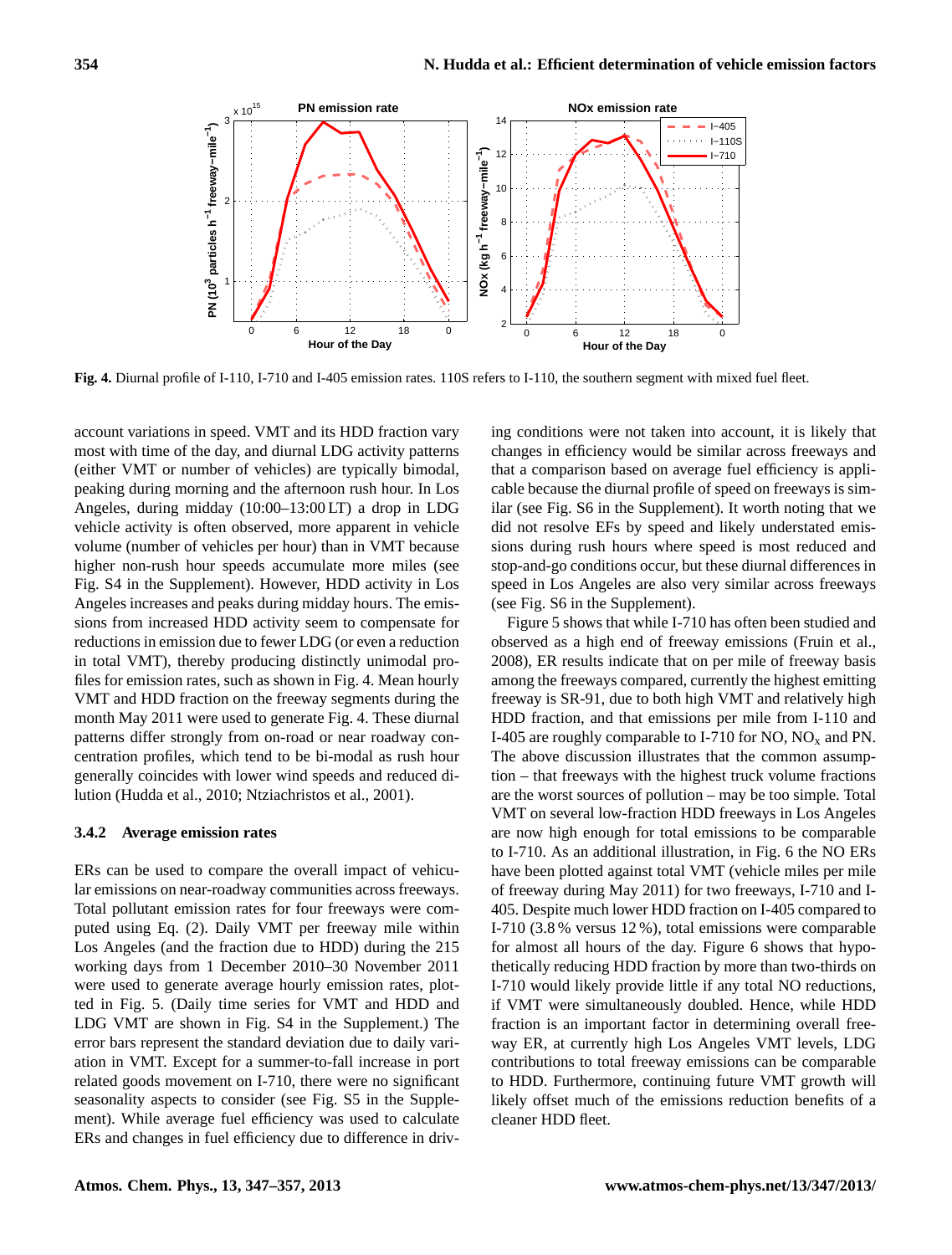

**Fig. 5.** Average hourly freeway emission rates for four freeways within LA County lines. 110S refers to I-110, the southern segment with mixed fuel fleet.



**Fig. 6.** Comparison of NO emission rates for a low (I-405) and high (I-710) HDD fraction freeway. The color bar indicates the fraction of total VMT attributable to HDD.

# **4 Conclusions**

Emission factors estimated using data collected with a mobile measurement platform during real-world driving conditions and across multiple freeways suggest that diesel fueled heavy duty vehicle (HDD) emission factors still exceed gasoline fueled light duty vehicle (LDG) emission factors (EFs) by an order of magnitude, but HDD EFs are decreasing relatively rapidly. Measurements also showed that to further lower emissions from HDD, regulations that target a fleet-wide reduction would be most suitable for  $NO<sub>x</sub>$  and NO, while significant reductions for particulate species (BC, PN, PB-PAHs) may still be attained through targeting specific high emitters. Our results also suggest that emission factors for HDD on I-710, the major cargo traffic corridor in Los Angeles, have dropped enough to remove its distinction as the freeway with the worst air quality, due to additional regulations targeting goods movement and promoting accelerated fleet turnover. However, HDD fleet-wide NO emissions on I-710 have decreased without any significant differences in  $NO<sub>x</sub>$  emissions, suggesting an increase in  $NO<sub>2</sub>$  emissions, perhaps due to the adoption of continuously-regenerating particle trap control technology (Heeb et al., 2011; Velders et al., 2011). An implication of this result (i.e., continuously regenerating technology retrofits are both increasing  $NO<sub>2</sub>$  and decreasing particulate matter) is that  $NO<sub>2</sub>$  may no longer be an accurate metric of diesel particulate matter. When studywide mean EFs were used to calculate total emissions from freeways, emissions from I-710, I-110 and 1-405 appeared to be comparable, despite a 3-fold range in HDD fraction. This underscores the importance of taking total vehicle activity into account when considering regional freeway air quality impacts. The assumption that freeways with the highest HDD fractions are significantly worse sources of total emissions may need reexamination in Los Angeles.

# **Supplementary material related to this article is available online at: [http://www.atmos-chem-phys.net/13/](http://www.atmos-chem-phys.net/13/347/2013/acp-13-347-2013-supplement.pdf) [347/2013/acp-13-347-2013-supplement.pdf.](http://www.atmos-chem-phys.net/13/347/2013/acp-13-347-2013-supplement.pdf)**

*Acknowledgements.* This work was funded by the California Air Resources Board through contract number 07-310. The statements and conclusions in this article are those of the authors and not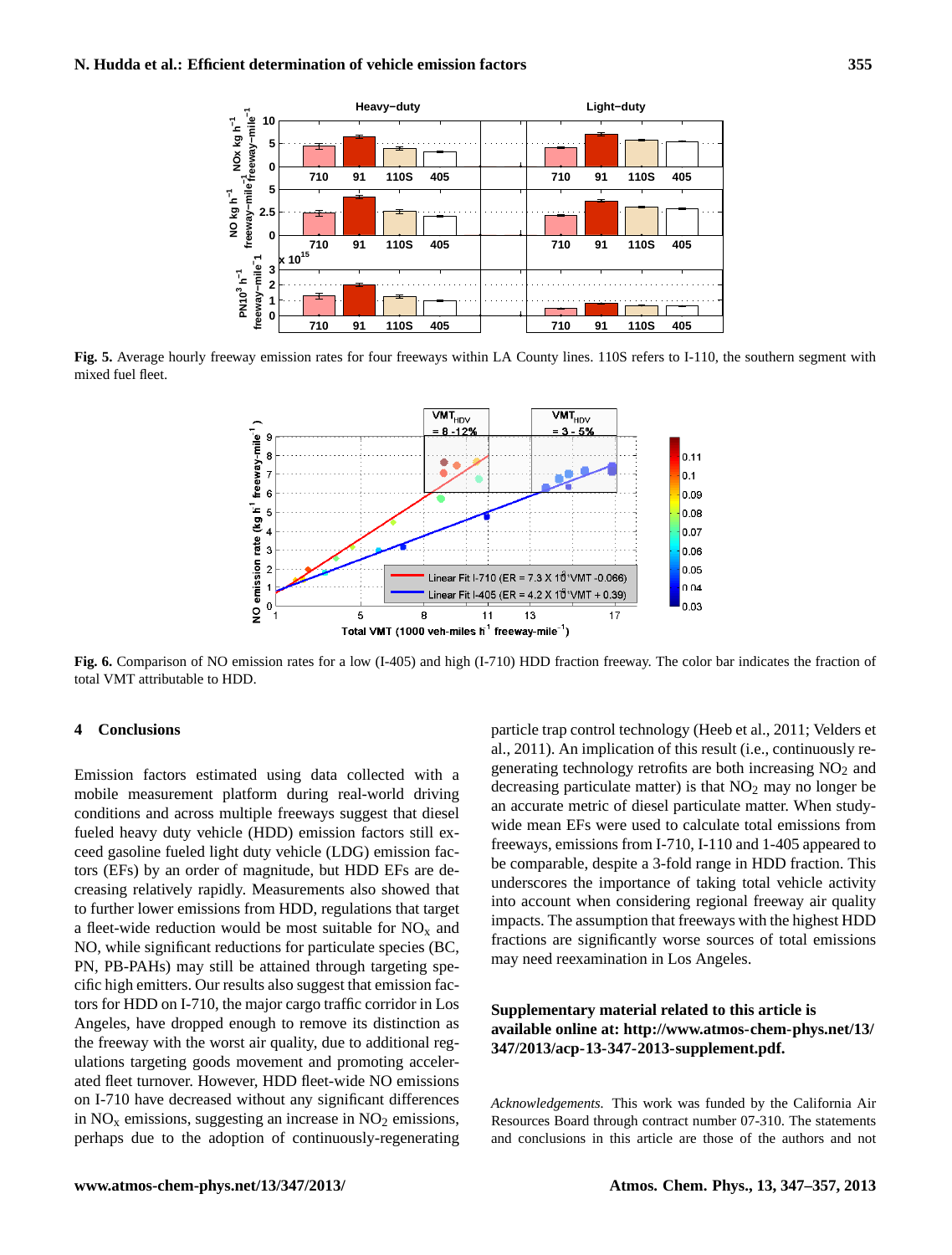necessarily those of the California Air Resources Board. Authors would also like to acknowledge the NIEHS grant 1K25ES019224- 01 and US EPA STAR program grant RD-8324-1301-0 to the University of Southern California.

Edited by: X. Querol

# **References**

- Ban-Weiss, G. A., McLaughlin, J. P., Harley, R. A., Lunden, M. M., Kirchstetter, T. W., Kean, A. J., Strawa, A. W., Stevenson, E. D., and Kendall, G. R.: Long-Term Changes in Emissions of Nitrogen Oxides and Particulate Matter from On-Road Gasoline and Diesel Vehicles, Atmos. Environ., 42, 220–232, 2008.
- Ban-Weiss, G. A., Lunden, M. M., Kirchstetter, T. W., and Harley, R. A: Measurement of black carbon and particle number emission factors from individual heavy-duty trucks, Environ. Sci. Technol., 43, 1419–1424, 2009.
- Ban-Weiss, G. A., Lunden, M. M., Kirchstetter, T. W., and Harley, R. A.: Size-resolved particle number and volume emission factors for on-road gasoline and diesel motor vehicles, J. Aerosol Sci., 41, 5–12, 2010.
- Bishop, G. A. and Stedman, D. H.: A decade of on-road emissions measurements, Environ. Sci. Technol., 42, 1651–1656, 2008.
- Bishop, G. A., Peddle, A. M., Stedman, D. H., and Zhan, T.: Onroad emission measurements of reactive nitrogen compounds from three California cities, Environ. Sci. Technol., 44, 3616– 3620, 2010.
- Bishop, G. A., Schuchmann, B., Stedman, D. H., and Lawson, D. R.: Emission Changes Resulting from the San Pedro Bay, California Ports Truck Retirement Program, Environ. Sci. Technol., 46, 551–558, 2012.
- Brunekreef, B., Beelen, R., Hoek, G., Schouten, L., Bausch-Goldbohm, S., Fischer, P., Armstrong, B., Hughes, E., Jerrett, M., and van den Brandt, P.: Effects of long-term exposure to trafficrelated air pollution on respiratory and cardiovascular mortality in the Netherlands: the NLCS-AIR study, Research Report Health Effects Institute, 139, 73–89, 2009.
- California Air Resources Board (CARB): Estimated Annual Average Emissions, [http://www.arb.ca.gov/ei/emissiondata.htm,](http://www.arb.ca.gov/ei/emissiondata.htm) 2009.
- California Air Resources Board (CARB): ARB's Drayage Truck Regulatory Activities, [http://www.arb.ca.gov/msprog/onroad/](http://www.arb.ca.gov/msprog/onroad/porttruck/porttruck.htm) [porttruck/porttruck.htm,](http://www.arb.ca.gov/msprog/onroad/porttruck/porttruck.htm) 2011a.
- California Air Resources Board (CARB) Research Division: California Motor Vehicle Emission Factor/Emission Inventory Model, [http://www.arb.ca.gov/msei/modeling.htm,](http://www.arb.ca.gov/msei/modeling.htm) 2011b.
- California Department of Transportation (CALTRANS) Traffic Data Branch: Annual Average Truck Counts, [http:](http://traffic-counts.dot.ca.gov/2009all/docs/2009truckpublication.pdf) [//traffic-counts.dot.ca.gov/2009all/docs/2009truckpublication.](http://traffic-counts.dot.ca.gov/2009all/docs/2009truckpublication.pdf) [pdf,](http://traffic-counts.dot.ca.gov/2009all/docs/2009truckpublication.pdf) 2009.
- Choe, T., Skabardonis, A., and Varaiya, P.: Freeway performance measurement system (PeMS): an operational analysis tool, Journal of the Transportation Research Board, 1181, 67–75, 2002.
- Dallmann, T. R., Harley, R. A., and Kirchstetter, T. W.: Effects of Diesel Particle Filter Retrofits and Accelerated Fleet Turnover on Drayage Truck Emissions at the Port of Oakland, Environ. Sci. Technol., 45, 10773–10779, 2011.
- Dallmann, T. R., DeMartini, S. J., Kirchstetter, T. W., Herndon, S. C., Onasch, T. B., Wood, E. C., and Harley, R. A: On-Road Measurement of Gas and Particle Phase Pollutant Emission Factors for Individual Heavy-Duty Diesel Trucks, Environ. Sci. Technol., 46, 8511–8518, 2012.
- Fruin, S., Westerdahl, D., Sax, T., Sioutas, C., and Fine, P. M.: Measurements and predictors 30 of on-road ultrafine particle concentrations and associated pollutants in Los Angeles, Atmos. Environ., 42, 207–219, [doi:10.1016/j.atmosenv.2007.09.057,](http://dx.doi.org/10.1016/j.atmosenv.2007.09.057) 2008.
- Harley, R. A., Marr, L. C., Lehner, J. K., and Giddings, S. N.: Changes in motor vehicle emissions on diurnal to decadal time scales and effects on atmospheric composition, Environ. Sci. Technol., 39, 5356–5362, 2005.
- Heeb, N. V., Zimmerli, Y., Czerwinski, J., Schmid, P., Zennegg, M., Haag, R., Seiler, C., Wichser, A., Ulrich, A., Honegger, P., Zeyer, K., Emmenegger, L., Mosimann, T., Kasper, M., and Mayer, A.: Reactive nitrogen compounds (RNCs) in exhaust of advanced  $PM-NO<sub>x</sub>$  abatement technologies for future diesel applications, Atmos. Environ., 45, 3203–3209, 2011.
- Hudda, N., Cheung, K., Moore, K. F., and Sioutas, C.: Intercommunity variability in total particle number concentrations in the eastern Los Angeles air basin, Atmos. Chem. Phys., 10, 11385–11399, [doi:10.5194/acp-10-11385-2010,](http://dx.doi.org/10.5194/acp-10-11385-2010) 2010.
- Jiang, M., Marr, L. C., Dunlea, E. J., Herndon, S. C., Jayne, J. T., Kolb, C. E., Knighton, W. B., Rogers, T. M., Zavala, M., Molina, L. T., and Molina, M. J.: Vehicle fleet emissions of black carbon, polycyclic aromatic hydrocarbons, and other pollutants measured by a mobile laboratory in Mexico City, Atmos. Chem. Phys., 5, 3377–3387, [doi:10.5194/acp-5-3377-2005,](http://dx.doi.org/10.5194/acp-5-3377-2005) 2005.
- Kean, A. J., Harley, R. A., and Kendall, G. R.: Effects of vehicle speed and engine load on motor vehicle emissions, Environ. Sci. Technol., 37, 3739–3746, 2003.
- Kirchstetter, T. W. and Novakov, T.: Controlled generation of black carbon particlesfrom a diffusion flame and applications in evaluating black carbon measurementmethods, Atmos. Environ., 41, 1874–1888, 2007.
- Kirchstetter, T. W., Harley, R. A., Kreisberg, N. M., Stolzenburg, M. R., and Hering, S. V.: On-road measurement of fine particle and nitrogen oxide emissions from light- and heavy-duty motor vehicles, Atmos. Environ., 33, 2955–2968, 1999.
- Kuhn,T., Biswas, S., Fine, P. M., Geller, M., and Sioutas, C.: Physical and chemical characteristics and volatility of PM in the proximity of a light-duty vehicle freeway, Aerosol Sci. Tech., 39, 347–357, 2005a.
- Kuhn, T., Biswas, S., and Sioutas, C.: Diurnal and seasonal characteristics of particle volatility and chemical composition in the vicinity of a light-duty vehicle freeway, Atmos. Environ., 39, 7154–7166, 2005b.
- Marr, L. C., Gogan, L. A., Wöhrnschimmel, H., Molina, L. T., Molina, M. J., Smith, T. J., and Garshick, E.: Vehicle Traffic as a Source of Particulate Polycyclic Aromatic Hydrocarbon Exposure in the Mexico City Metropolitan Area, Environ. Sci. Technol., 38, 2584–2592, 2004.
- Niessner, R.: The Chemical Response of the Photoelectric Aerosol Sensor (Pas) to Different Aerosol Systems, J. Aerosol Sci., 17, 705–714, 1986.
- Ntziachristos, L., Ning, Z., Gellar, M., and Sioutas, C.: Particle concentration and characteristics near a major freeway with heavyduty diesel traffic, Environ. Sci. Technol., 41, 2223–2230, 2001.